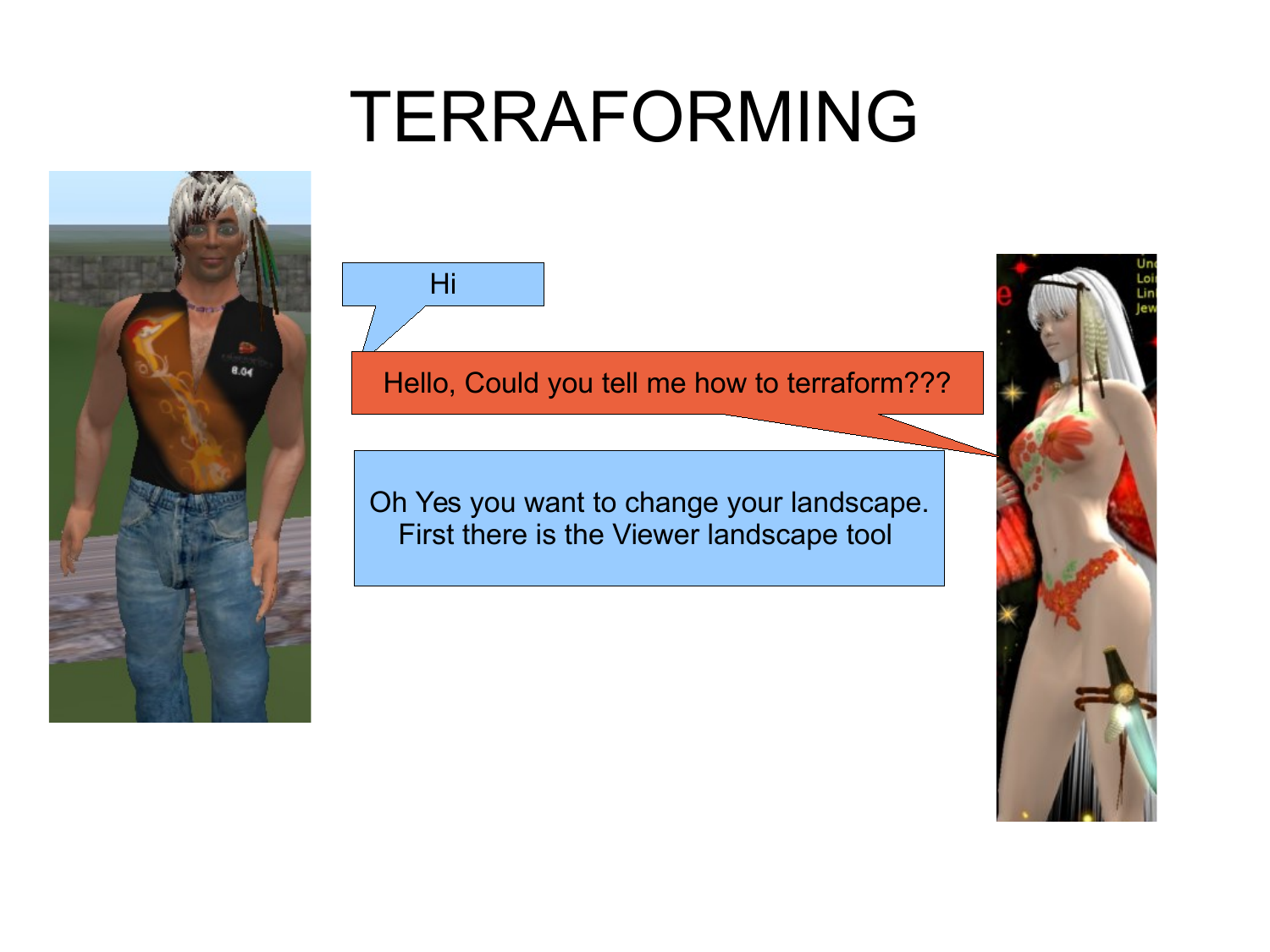## TERRAFORMING

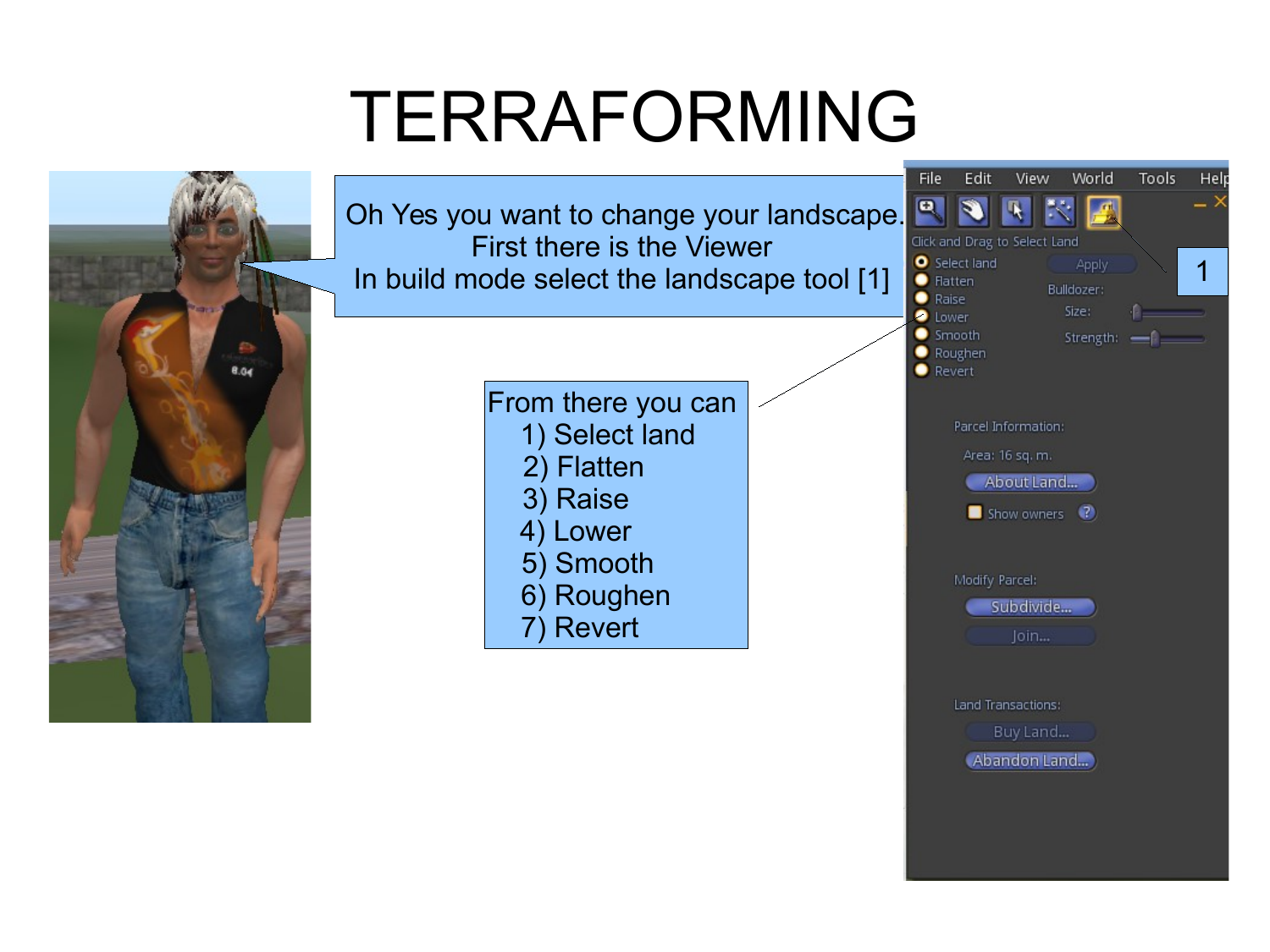## TERRAFORMING

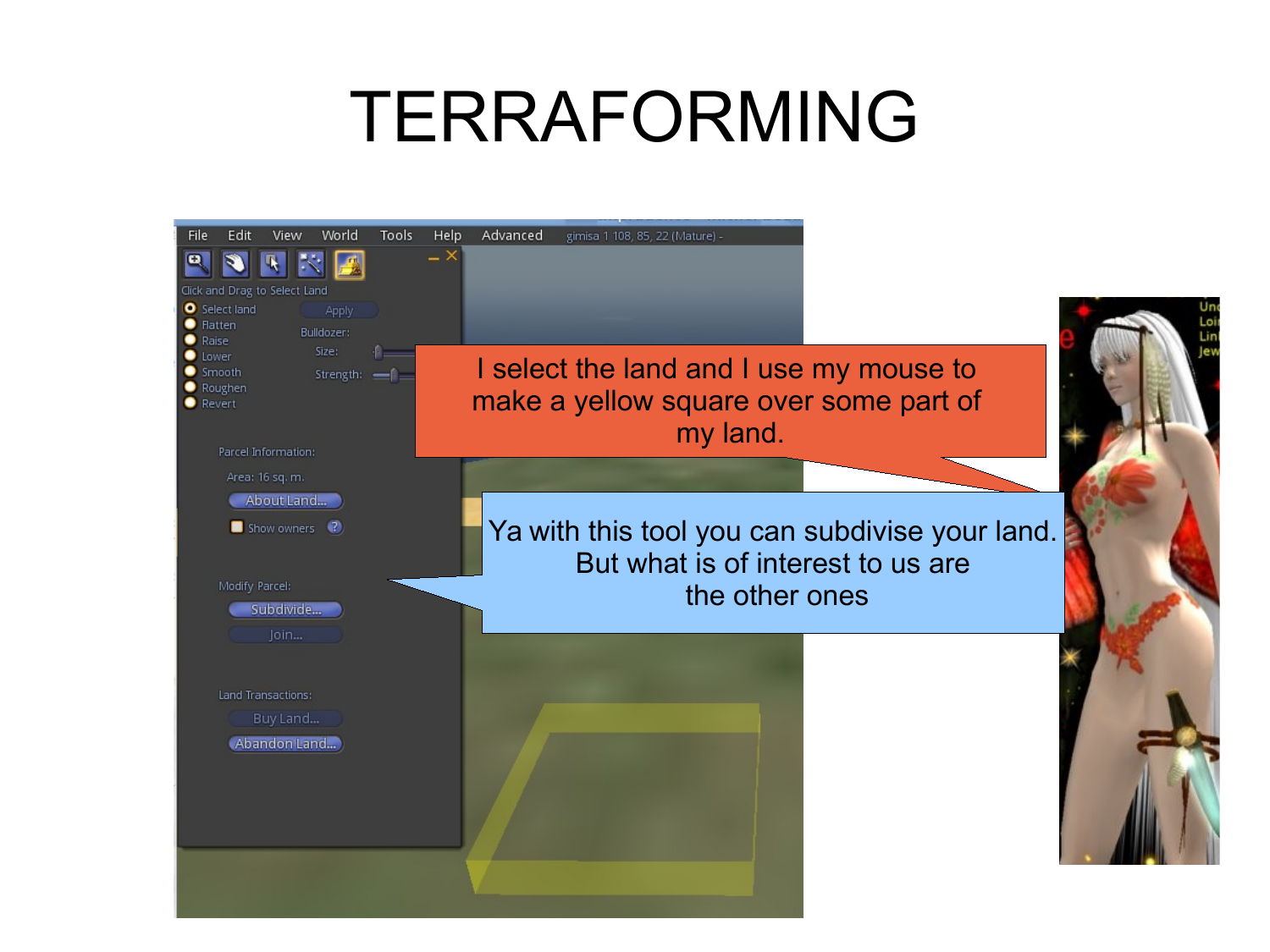#### World **Tools** Help Advanced eimisa 1 108, 85, 22 (Mature) -View

8.04

#### Click and Hold to Modify Land

 $\overline{\mathbf{A}}$ 

Edit

File  $\Box$ 

 $\bullet$  Revert

Select land Apply **O** Flatten Bulldozer:  $\bullet$  Raise Size: **O** Lower  $\bullet$  Smooth Strength:  $\frac{1}{2}$ • Roughen

Parcel Information:

Area: 16 sq. m.

About Land...

Show owners

Modify Parcel: Subdivide...

Join...

Land Transactions:

Buy Land...

Abandon Land...

See the white pointer Flatten will raise the lower points .and lower the highest one

#### 2:10 PM PDT 05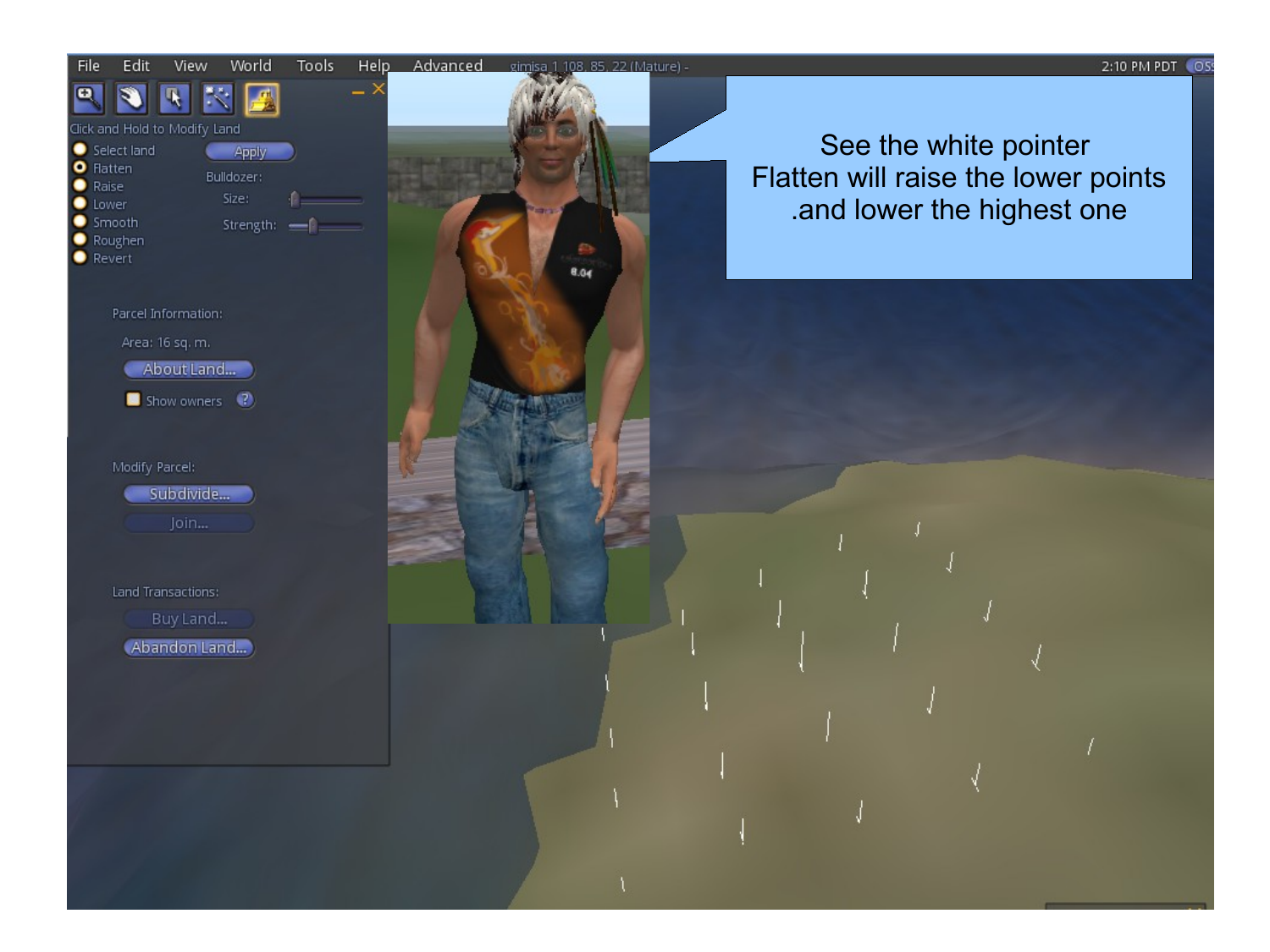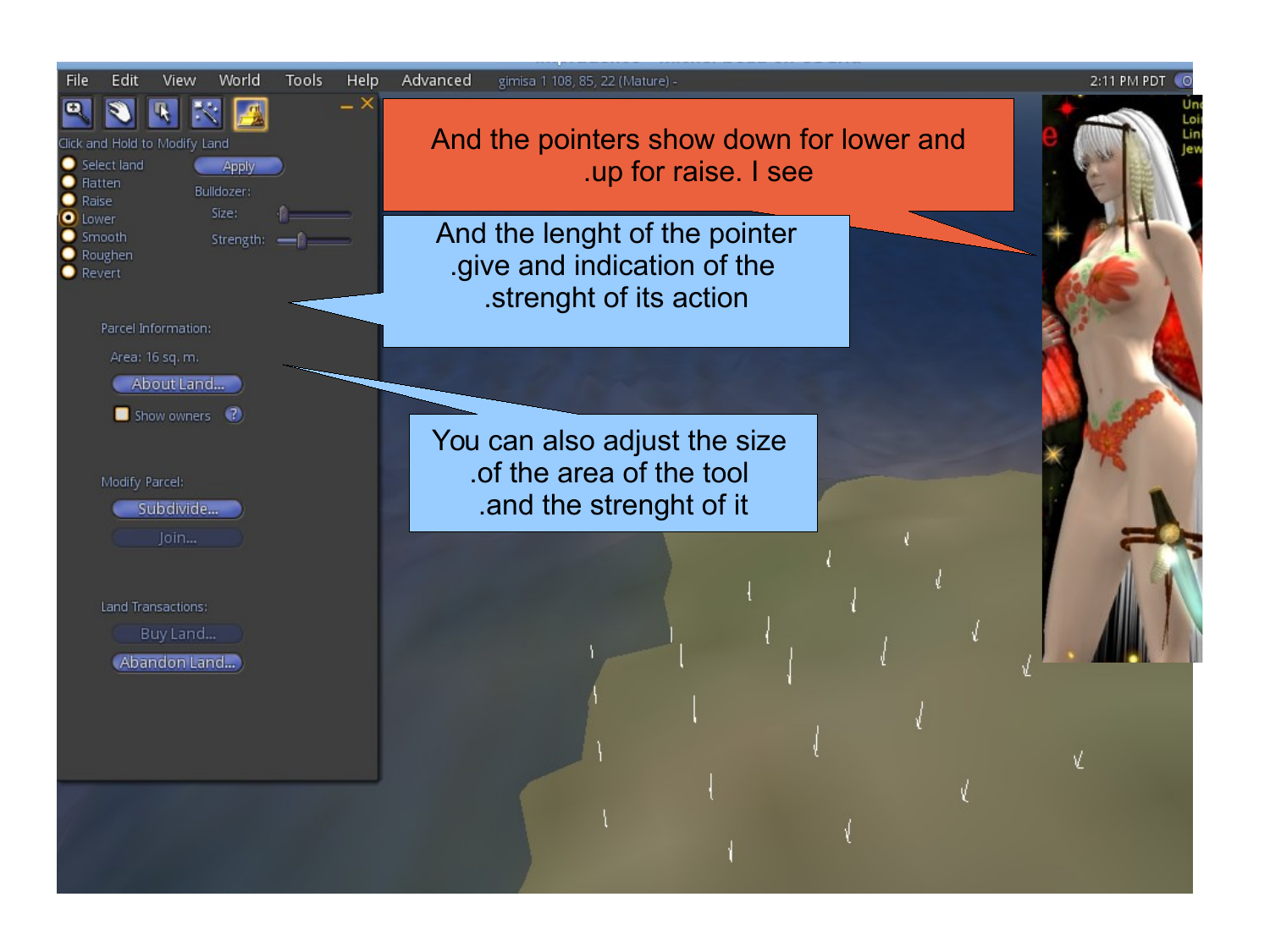For server operator A more powerfull tool to use is with the opensim Terrain save command.

### Region (root) # change region 4Freedom Region (4Freedom) # terrain save namefile.png

Fichier Édition Sélection Affichage Image Calque Couleurs Outils F 

 $\frac{1}{0}$  $\frac{2}{0}$  $\sum_{i=1}^{n}$ HТ  $\rightarrow$ This command will provide a picture file of terrain elevation. You can work this file with your favorit picture software.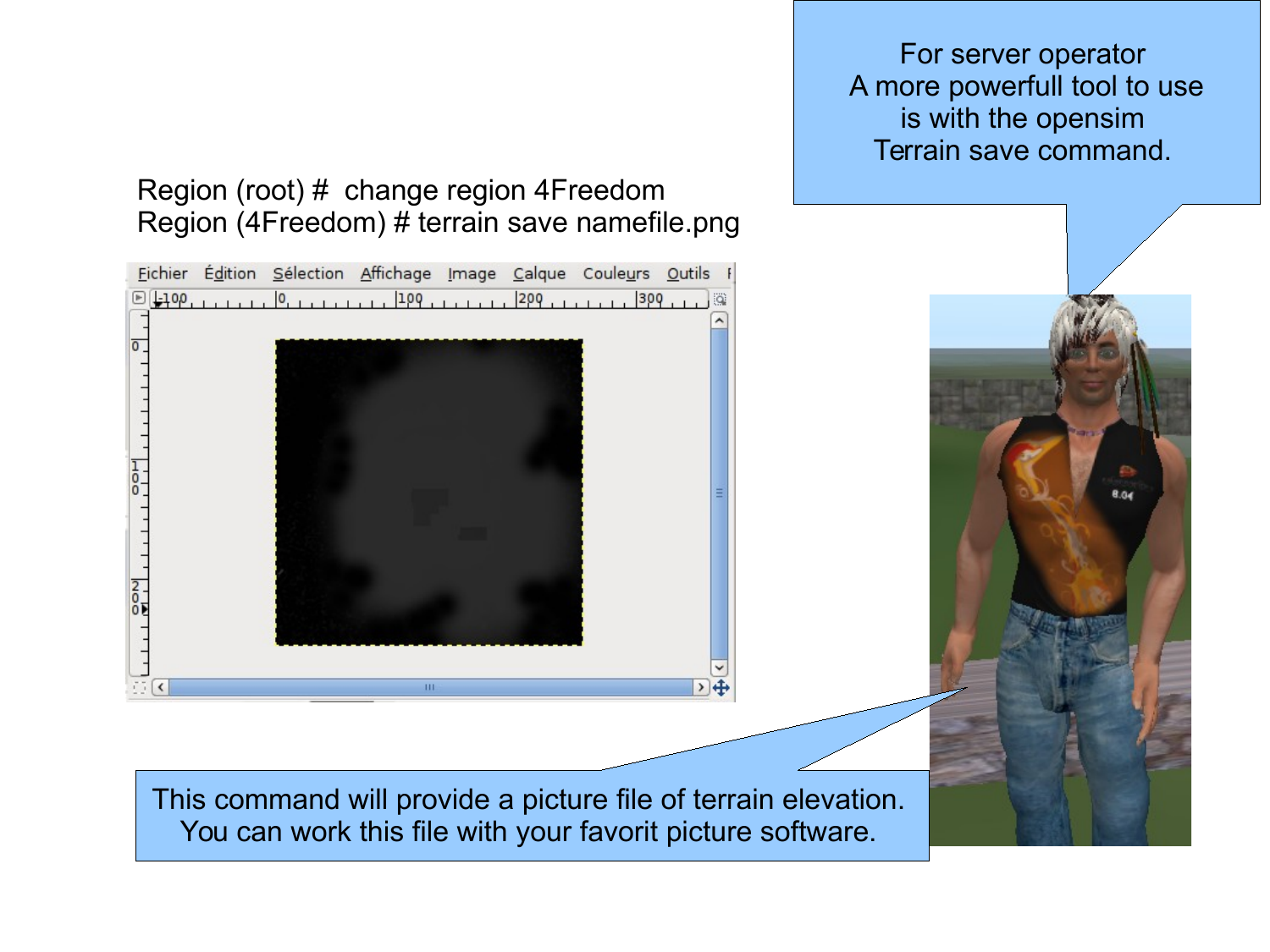|                           | Modification de la couleur de premie |                                                             |                                                                                |                  |  |
|---------------------------|--------------------------------------|-------------------------------------------------------------|--------------------------------------------------------------------------------|------------------|--|
| d<br>$9/$ A               | O I                                  |                                                             | So I can use the gimp to paint my landscape?                                   |                  |  |
|                           | $O$ $\underline{S}$ $\overline{O}$   |                                                             |                                                                                | Un<br>Loi<br>Lin |  |
|                           |                                      | 42                                                          |                                                                                |                  |  |
|                           |                                      | 42                                                          |                                                                                |                  |  |
|                           | B<br>Notation HTML:<br>2a2a2a        | 42<br>ď                                                     |                                                                                |                  |  |
|                           |                                      |                                                             |                                                                                |                  |  |
| Actuelle :<br>récédente : |                                      |                                                             |                                                                                |                  |  |
| Aide                      | Réinitialiser<br>Annuler             | Valider                                                     | 8.04                                                                           |                  |  |
|                           |                                      |                                                             |                                                                                |                  |  |
|                           |                                      |                                                             |                                                                                |                  |  |
|                           |                                      |                                                             |                                                                                |                  |  |
|                           |                                      |                                                             |                                                                                |                  |  |
|                           |                                      |                                                             |                                                                                |                  |  |
|                           |                                      |                                                             |                                                                                |                  |  |
|                           |                                      |                                                             |                                                                                |                  |  |
|                           |                                      |                                                             | Yes see with the color selection tool I have pic an area                       |                  |  |
|                           |                                      | that is 42 on the grey scale that is the three color equal. |                                                                                |                  |  |
|                           |                                      |                                                             | (0 is black 255 is white).<br>This correspond to a certain height in you land. |                  |  |
|                           |                                      |                                                             |                                                                                |                  |  |

 $\langle 10 \rangle$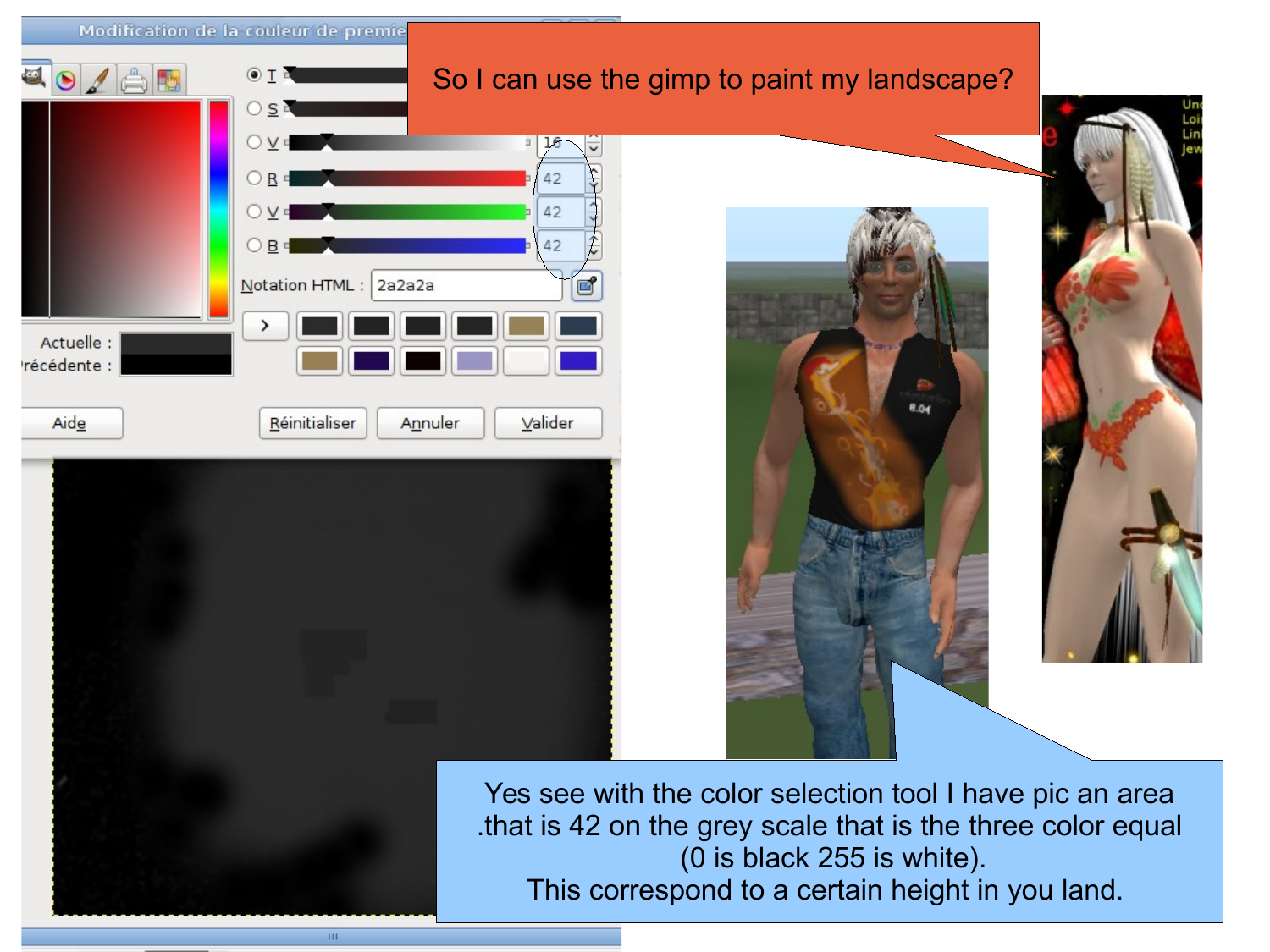### Here is a few web site for terrain files

## [http://opensimulator.org/wiki/Free\\_Terrains](file:///home/gimisa/Desktop/%23http:%2F%2Fopensimulator.org%2Fwiki%2FFree_Terrains)

[#http://tgib.co.uk/2010/02/21/opensim-raw-island-terrain-files/](file:///home/gimisa/Desktop/%23http:%2F%2Ftgib.co.uk%2F2010%2F02%2F21%2Fopensim-raw-island-terrain-files%2F)





See here I have 5 Islandes After I am done painting I reload the file .with terrain load command

Region (4Freedom) # terrain load namefile.png